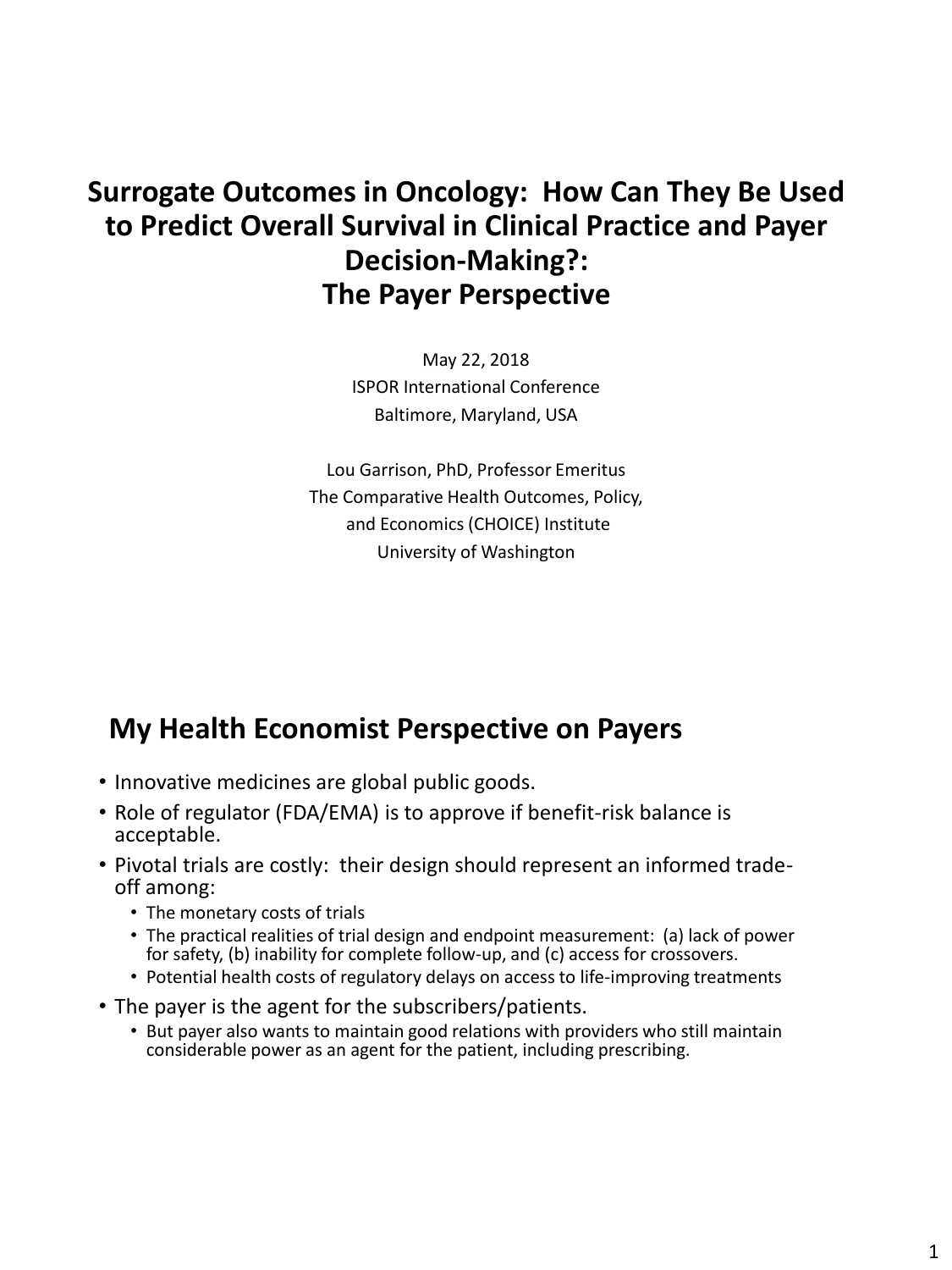# **On the Inevitability of Surrogates and Modeling in Oncology**

- Some payers (NICE, ICERs) have long understood the need to use surrogates and models.
- Some payers (IQWiG, US Commercial/P&T) review the comparative clinical evidence.
- Surrogates are increasingly being used for regulatory approval.

### **Bioclinical Health Outcomes Framework**



Example: Oncology Disease-Treatment Model

4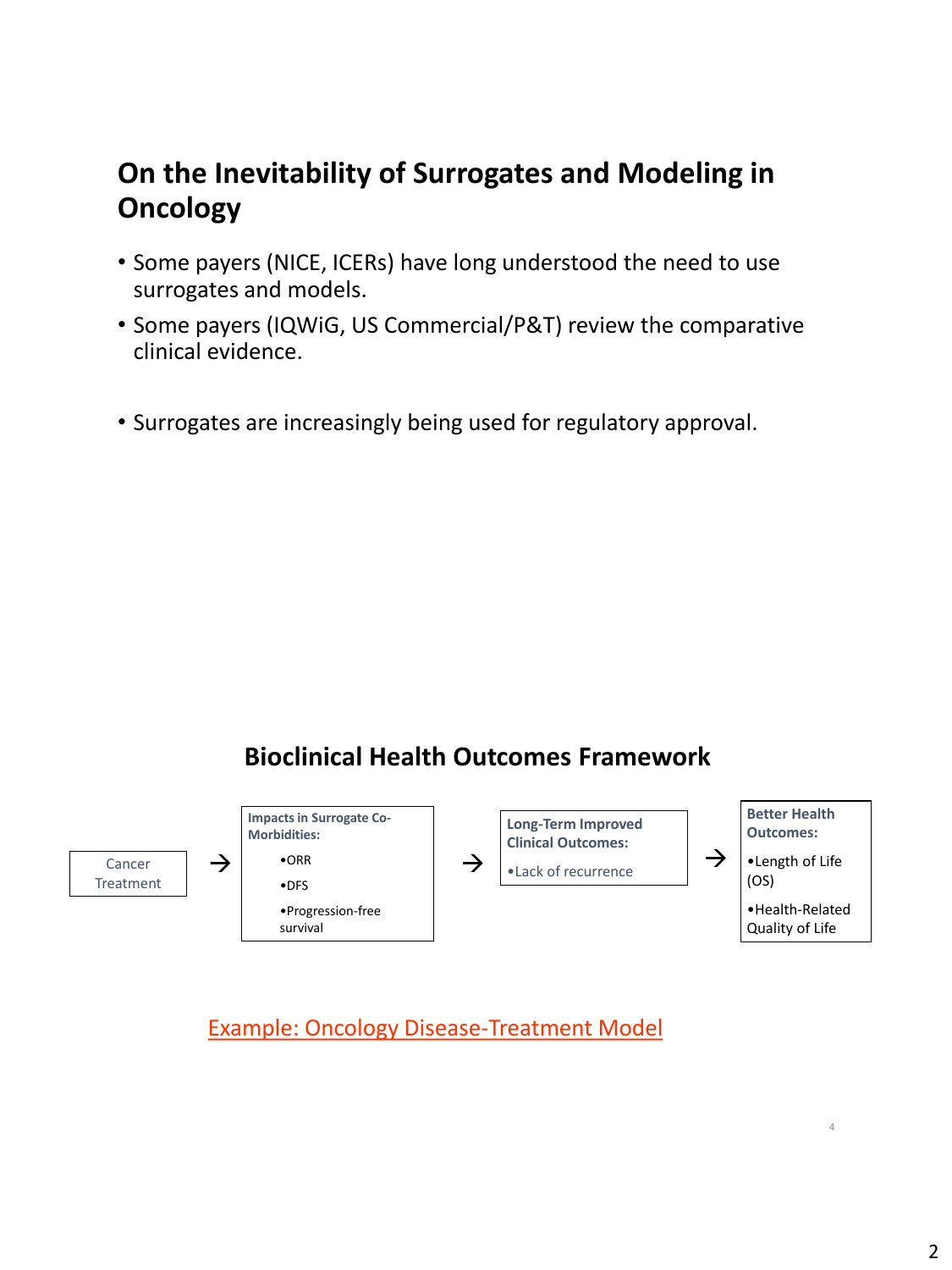## **"How Can Be Surrogate Outcomes be Used to Predict Overall Survival in Payer Decision Making?"**

- Two ways:
	- As intermediate outcomes in cost-effectiveness models
	- As a qualitative justification for assuming a causal correlation

"Associations between surrogate outcomes and OS vary across disease, treatment setting, population, drug class and trial design/"

# **Regulatory Challenges**

- Regulatory guidelines often are of high-level and lack clear and specific guidance
	- Food and Drug Administration (FDA) may grant accelerated approval based on an effect on a surrogate endpoint that is *reasonably likely* to predict clinical benefit [1]
	- European Medicines Agency (EMA) considers PFS and disease-free survival (DFS) as relevant measures of patient benefit if the magnitude of the treatment effect is sufficiently large to outweigh safety problems [2]
	- Neither guidelines provided details on what evidence needed to be provided to establish and justify a new surrogate outcome

Sources:

<sup>1.</sup> Food and Drug Administration. Guidance for Industry Clinical Trial Endpoints for the Approval of Cancer Drugs and Biologics; May 2007.

https://www.fda.gov/downloads/Drugs/Guidances/ucm071590.pdf

<sup>2.</sup> European Medicines Agency. Guideline on the Evaluation of Anticancer Medicinal Products in Man. London, United Kingdom: European Medicines Agency; December 2012. http://www.ema.europa.eu/docs/en\_GB/document\_library/Scientific\_guideline/2013/01/WC500137128.pdf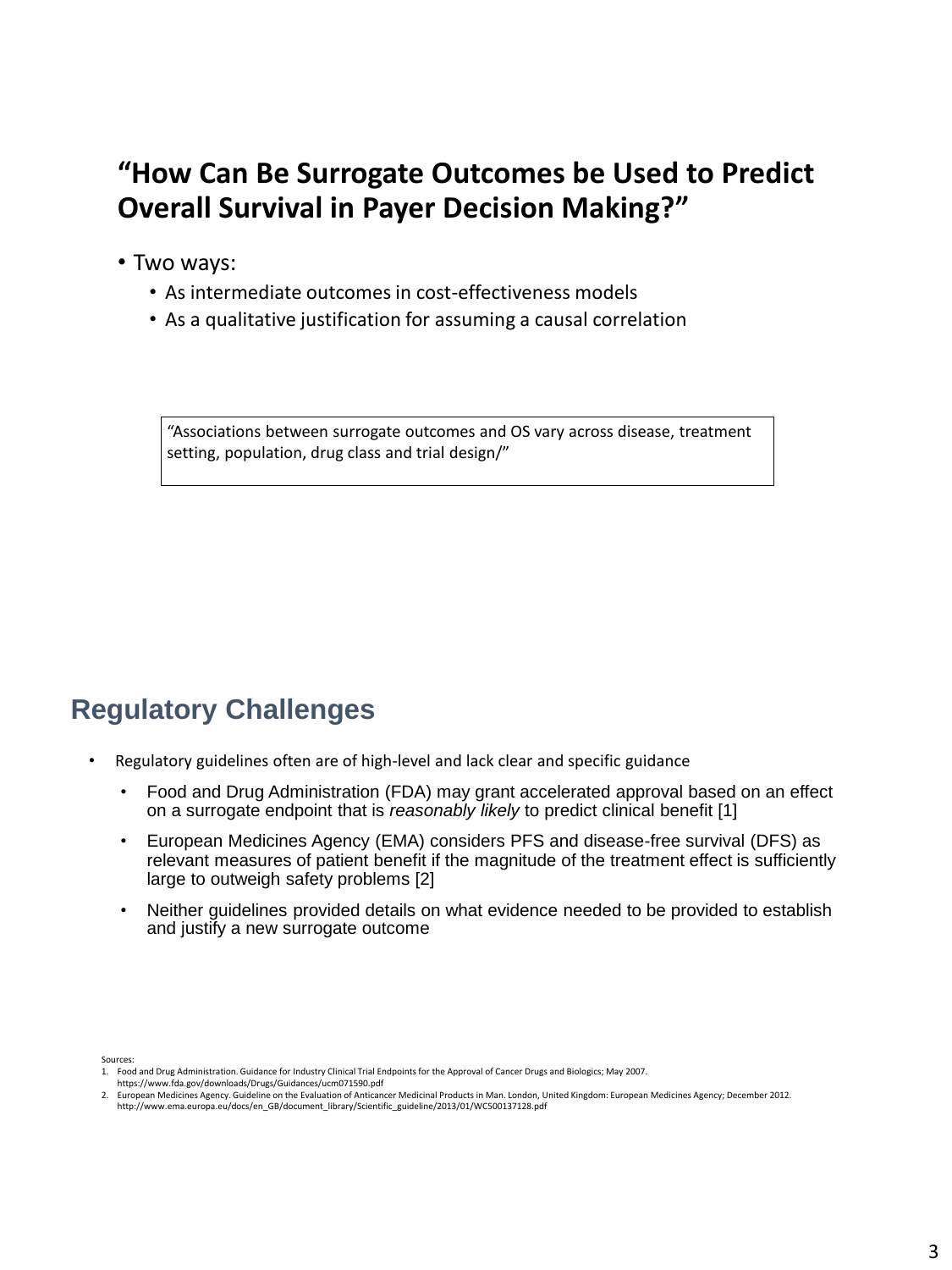### **HTA Challenge: NICE**

- **Health Technology Assessment (HTA) guidelines often vary by agencies**
	- National Institute for Health and Care Excellence (NICE)

Clinical end points that reflect how a patient feels, functions, or how long a patient survives are regarded as more informative than surrogate end points (such as laboratory tests and imaging findings). When the use of 'final' clinical end points is not possible and 'surrogate' data on other outcomes are used to infer the effect of treatment on mortality and health-related quality of life, evidence in support of the surrogate-to-final end point outcome relationship must be provided together with an explanation of how the relationship is quantified for use in modelling. The usefulness of the surrogate end point for estimating QALYs will be greatest when there is strong evidence that it predicts health-related quality of life and/or survival. In all cases, the uncertainty associated with the relationship between the end point and health-related quality of life or survival should be explored and quantified.

Source: National Institute for Health and Care Excellence (NICE). Guide to the methods of technology appraisal 2013; April 2013. https://www.nice.org.uk/process/pmg9

#### **HTA Challenge: IQWiG**

• **Institute for Quality and Efficiency in Health Care (IQWiG) framework: reliability and correlation**



Figure A: Impact (of the reliability of validation studies and the correlation of the effects on the surrogate and patient-relevant endpoint) on the validity of the surrogate

Source: Institute for Quality and Efficiency in Health Care. Validity of surrogate endpoint in oncology; November 2011. https://www.iqwig.de/download/A10- 05 Executive Summary Surrogate endpoints in oncology.pdf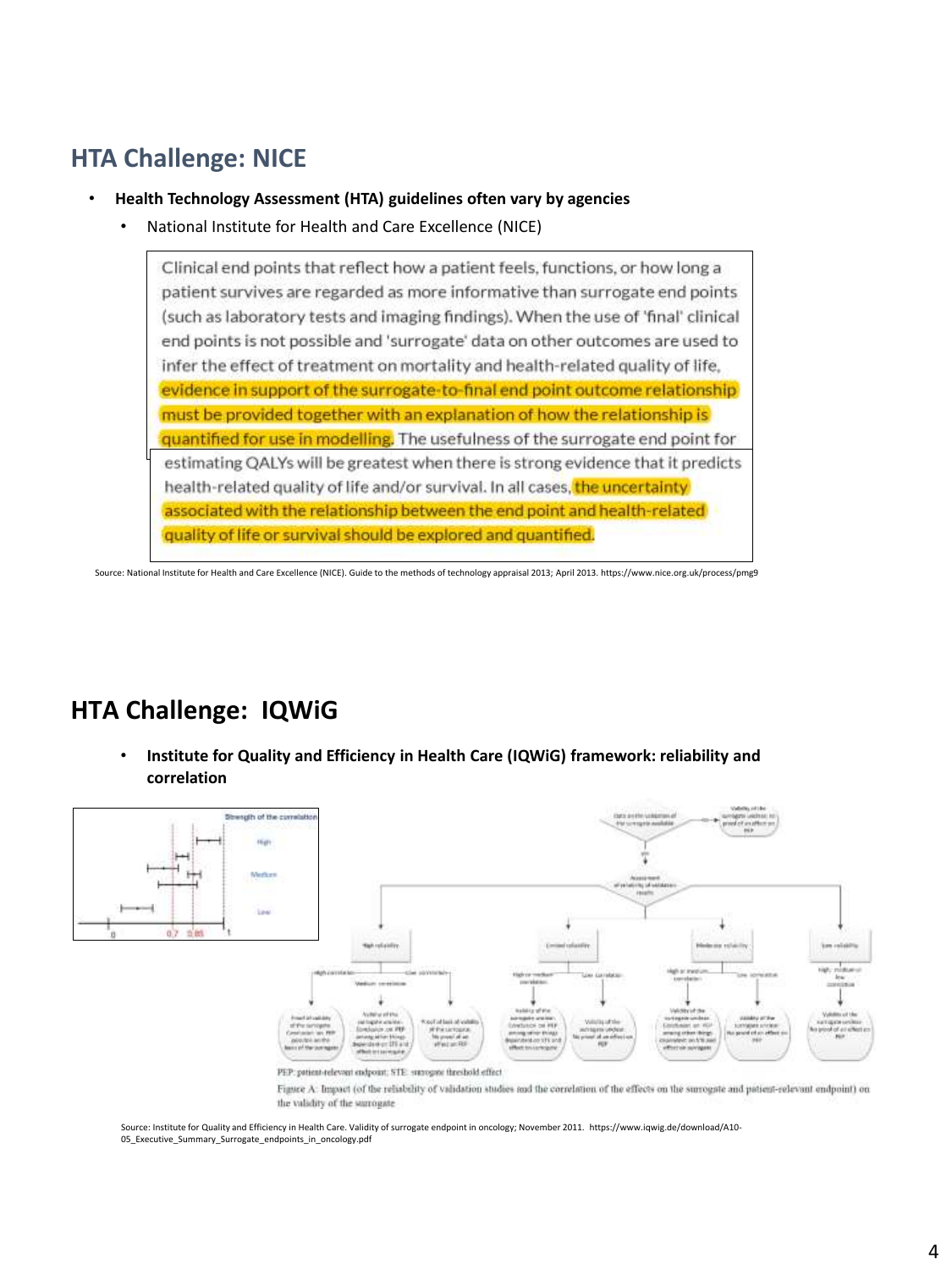

Conclusions: Mortality endpoints are accepted by EMA and G-BA. EMA accepted well established and clinically relevant morbidity endpoints (e.g. progression-free survival and response rate), which were mostly excluded by G-BA from their value decisions. The applicability of methods used for benefit assessments to HRQoL differs from the mortality and morbidity categories, and requires further clarification.

## **HTA Challenge Australian Pharmaceutical Benefits Advisory Committee (PBAC) framework**

| Part                                                                                                                                                                                                                                                                                                                                                                                  | <b>Summary</b>                                                                                                                                                                                      |
|---------------------------------------------------------------------------------------------------------------------------------------------------------------------------------------------------------------------------------------------------------------------------------------------------------------------------------------------------------------------------------------|-----------------------------------------------------------------------------------------------------------------------------------------------------------------------------------------------------|
| One                                                                                                                                                                                                                                                                                                                                                                                   | Definition, selection and measurement of the proposed surrogate measure (PSM)<br>and the target clinical outcomes (TCO).                                                                            |
| Two                                                                                                                                                                                                                                                                                                                                                                                   | Biological reasoning and epidemiological evidence supporting the relationship<br>between the PSM and TCO (individual-level surrogacy).                                                              |
| Thre<br>e                                                                                                                                                                                                                                                                                                                                                                             | Randomized trial evidence using other drugs to show a comparative treatment effect<br>on the PSM has satisfactorily predicted a comparative treatment effect on the TCO<br>(trial-level surrogacy). |
| Four                                                                                                                                                                                                                                                                                                                                                                                  | Support for why the trial-level surrogacy with these other drugs is likely to apply to the<br>proposed drug.                                                                                        |
| <b>Five</b>                                                                                                                                                                                                                                                                                                                                                                           | Relevant considerations for incorporation of the comparative treatment effect based<br>on the PSM into the economic evaluation.                                                                     |
| Source: Report of the Surrogate to Final Outcome Working Group to the Pharmaceutical Benefits Advisory Committee: a framework for evaluating proposed surrogate<br>measures and their use in submission to PBAC; 2008. http://www.pbs.gov.au/industry/useful-resources/pbac-technical-working-groups-archive/surrogate-to-final-<br>outcomes-working-group-report-2008.pdf<br>Page 10 |                                                                                                                                                                                                     |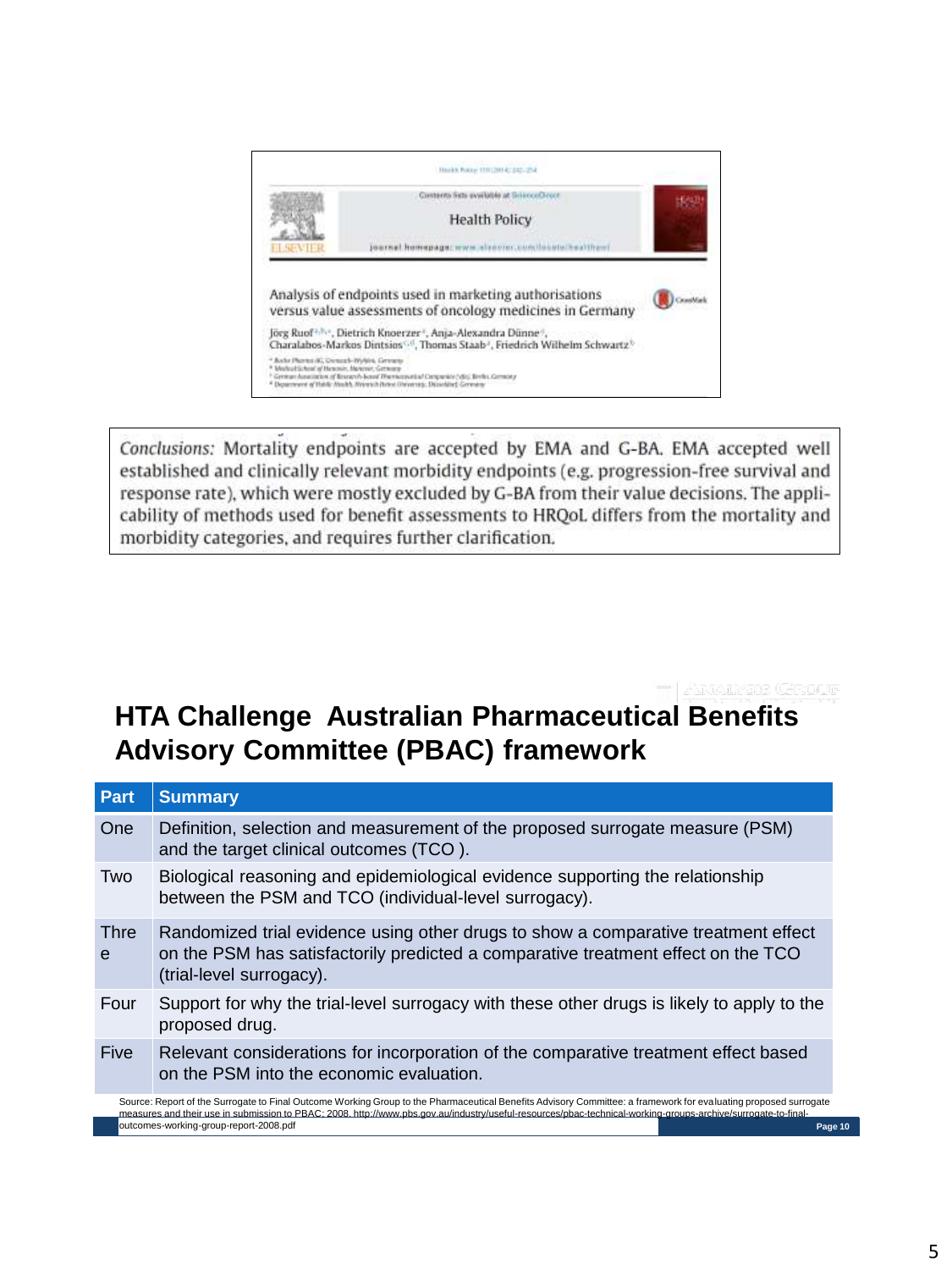

# **Decision Contexts and Value Frameworks**



*Source: STF Final Report, Section 2 (Garrison, Pauly, et al, Value Health, Feb. 2018)*